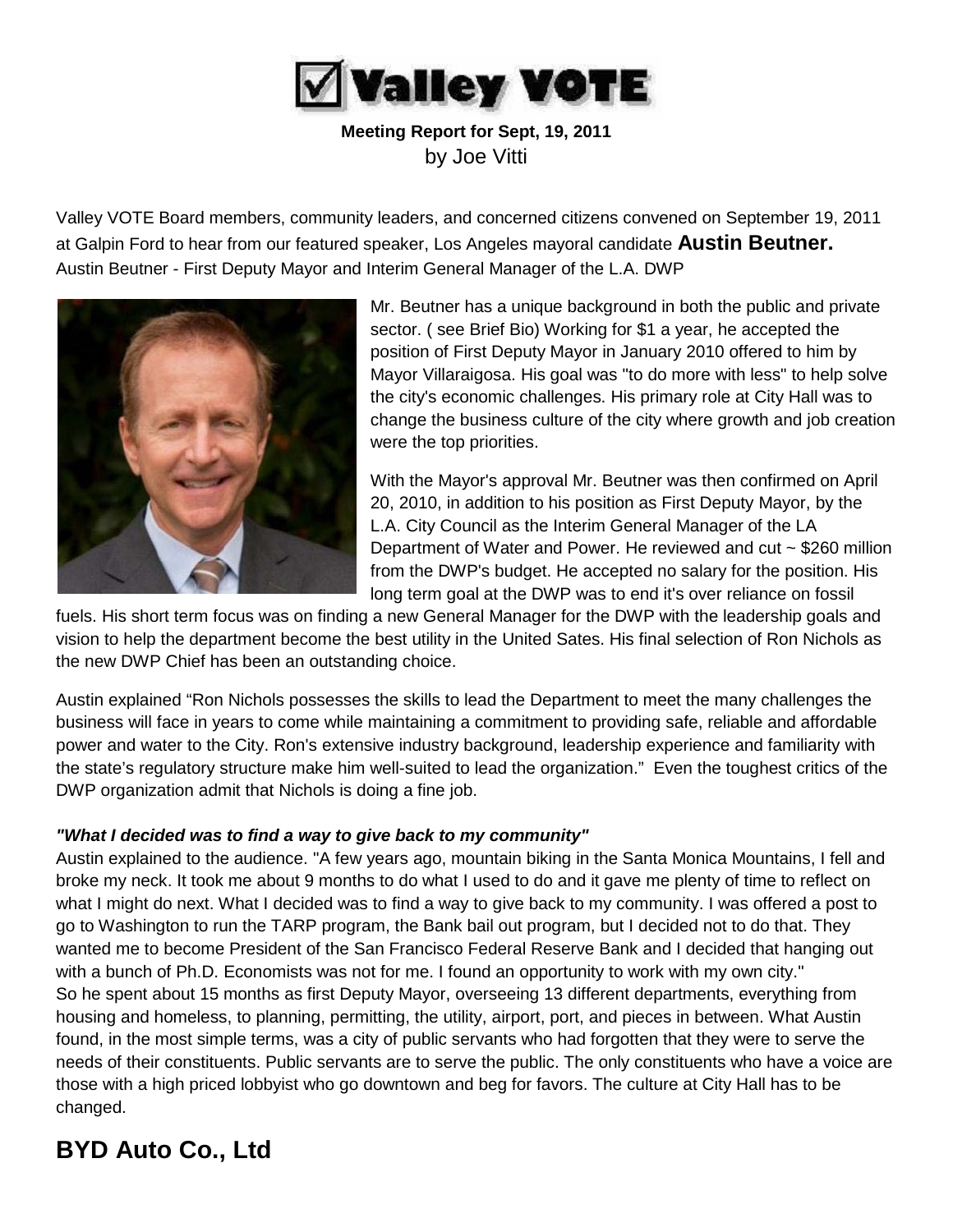Austin - " I stumbled across a company called BYD my first week in the city. BYD is from China. Best known for the fact that Warren Buffet owns about 10% of the company." Austin walked into a meeting at which the BYD representatives had be shown the 12" stack of L.A. City rules, regulations and policies. The BYD reps indicated that LA was out of the running for their new headquarters location and they were considering Raleigh, Durham, maybe San Jose. Austin asks the following question of the BYD reps. **"What can we do to help you ?"** The BYD reps reply **"nobody knows us.**" Austin then presented the following advantages that the city of Los Angeles could provide to help them sell their electric motorized cars.

- 1. We will put your car in the middle of the Los Angeles Airport. 60 million people come in and out every year. They will see your car up close.
- 2. The Mayor hosts an Oscar party every year. We will get Brad Pitt to drive your BYD car to the party and we will get the picture in *People* magazine.
- 3. Since you need electrical charging infrastructure for the cars you sell we will have the LA-DWP install within 7 days of the purchase of the vehicle a charging station in the buyer's home.

Go downtown to 18th and Figueroa and you will see a building under construction. That will be BYD headquarters. Austin points out "They are coming not because we drowned them in incentives. We cannot win the race to the bottom. **They are coming because we showed we cared, we could listen, we could understand the needs of the private sector employer and use the resources the community has to make us successful."**

# **Getting the "12 to 2" program to work for the business community**

Austin - "Anybody whose tried to invest in a building or open a restaurant in Los Angeles knows it takes twice as long as anywhere else in the country. So I looked around and said what we should do. Two years ago the Mayor, the Controller, the President of the City Council announced to much fanfare the **12-2 program**. This program was to speed up entitlements reform in the city from the **12** City departments involved in permitting to work like **2**. So I call a meeting, inviting everyone working on 12 -2 to attend and nobody shows up. I realize the conference room is empty because **nobody is working on the program**. The program was announced **two years ago,** on morning talk shows, in both newspapers, on the evening news. As far as those elected officials were concerned it was a success. We are on the news, but nothing had happened. **We changed things**. We changed the head of one of the departments. We convinced the other the departments that this work needs to be done. **In less than 6 months we cut in half the time it takes to permit a restaurant.** No new slogans, no new ordinances, no press conferences. **We got people in place to do the work"**

## **Mechanics Training Program**

Beutner pointed out again that every **"constituent "in** the city should be treated as a **"customer."** So he asked everybody on his staff, including himself, to talk to various private sector employers on a daily basis to find out what challenges they were facing that the city could possibly help them with. Austin choose to speak to auto dealerships. The big issue for the auto executives was finding **trained entry level people** who wanted a career in the auto industry. After several meetings with Community College heads and the Auto dealers a program was successfully implemented. The auto sales calls started in November. By February, the new program was in the changed college curriculum. The first class started in March and they graduated in May. **Trainees today are at Felix Chevrolet, Galpin, Shamous Group downtown**. No additional funds were needed from Sacramento.

## **Business Gross Receipt Tax**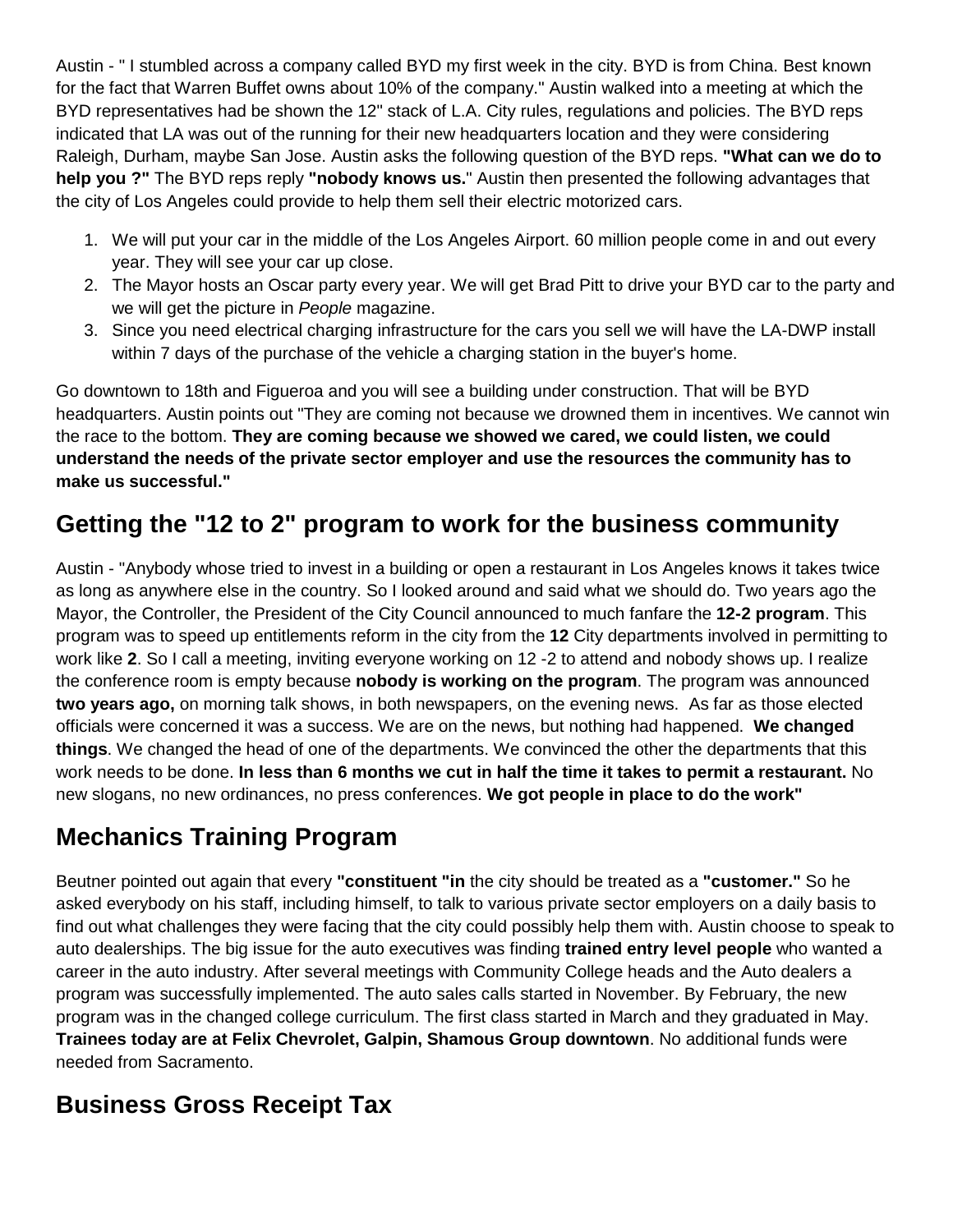Austin - "One of the most obvious things we need to fix is our gross receipt tax. In Los Angeles every business pays a piece of the top line to the City. It's not a good thing. It's not competitive. It's why business leaves Los Angeles. It's why business does not want to move to Los Angeles." Beutner contacted Jim Ellis, the Dean at USC business School and Frank Gillian, the director at UCLA Policy school. He called the Governor and got the members of the city council to work on the gross receipts tax issue. In about 6 weeks time a business tax holiday plan was implemented. It resulted in 250 jobs from Gentzler to downtown, 110 jobs from Blackline Software to Woodland Hills, 800 jobs from Google to Venice, Beverly Hills BMW to the city of Los Angeles. This is first new car dealership opened in 25 years in the city. *(The Business Tax Advisory Committee created by the City Council has called for the elimination of the city's gross receipts tax phased in over a five year period. Valley VOTE has supported this position since 2003)*

#### **Microsoft Convention**

Austin heard that Microsoft had not made up their mind on whether to go to Houston or Los Angeles for their Convention. Austin immediately called Steve Ballmer the head of Microsoft and convinced him L.A. is the place. Microsoft had a very successful event and city benefited financially from their visit to L.A.

## **Austin's Brief Bio.**

His soft spoken demeanor is not what you would expect for a mayoral candidate. His background includes a very successful career on Wall Street starting in 1982. A tour of public service for the Clinton Administration involving working in Russia with Vladimir Putin. He left public service when his wife became pregnant with their first child. He has 4 children today with the oldest at 15. He and his wife have lived in Los Angeles for the past ten years.

Austin began his private career with Smith Barney in 1982 and helped establish Smith Barney's Merchant Banking group. In 1989 he became the youngest partner at the Blackstone Group, one of the world's leading investment and advisory firms. He was responsible for overseeing investments in Mexico and other countries and advising leading businesses around the world. In 1994 to 1996 he worked for the United States- State Department. Following the collapse of the Soviet Union he led the effort to help the struggling Russian government in their transition to a market economy.

In 1996, Beutner co-founded the investment banking firm Evercore Partners with former Deputy Secretary Roger Altman. As President and CoChief executive Officer Beutner helped build Evercore into a leading firm with offices in New York, Los Angeles, San Francisco, Boston, Huston, London, Mexico City and Monterey. Evercore provides advisory services to clients on significant mergers, acquisitions, divestitures, restructuring and other corporate transactions. Beutner currently serves as Chairman of the Board of Trustees for the California Institute of the Arts; Chairman of the Board of the California Governor's Council on Physical fitness and Sports.

Austin was born in New York and raised in Grand Rapids Michigan. He attended Dartmouth College earning a degree in Economics in 1982.

#### **As Austin says "and by most measures I've had a pretty charmed life"**

We were very pleased to have Mr. Beutner take time out of his very hectic campaign schedule to visit us at Valley VOTE.

The next regular monthly meeting of Valley VOTE will be on Monday, November 21 , 2011 at Galpin Ford.